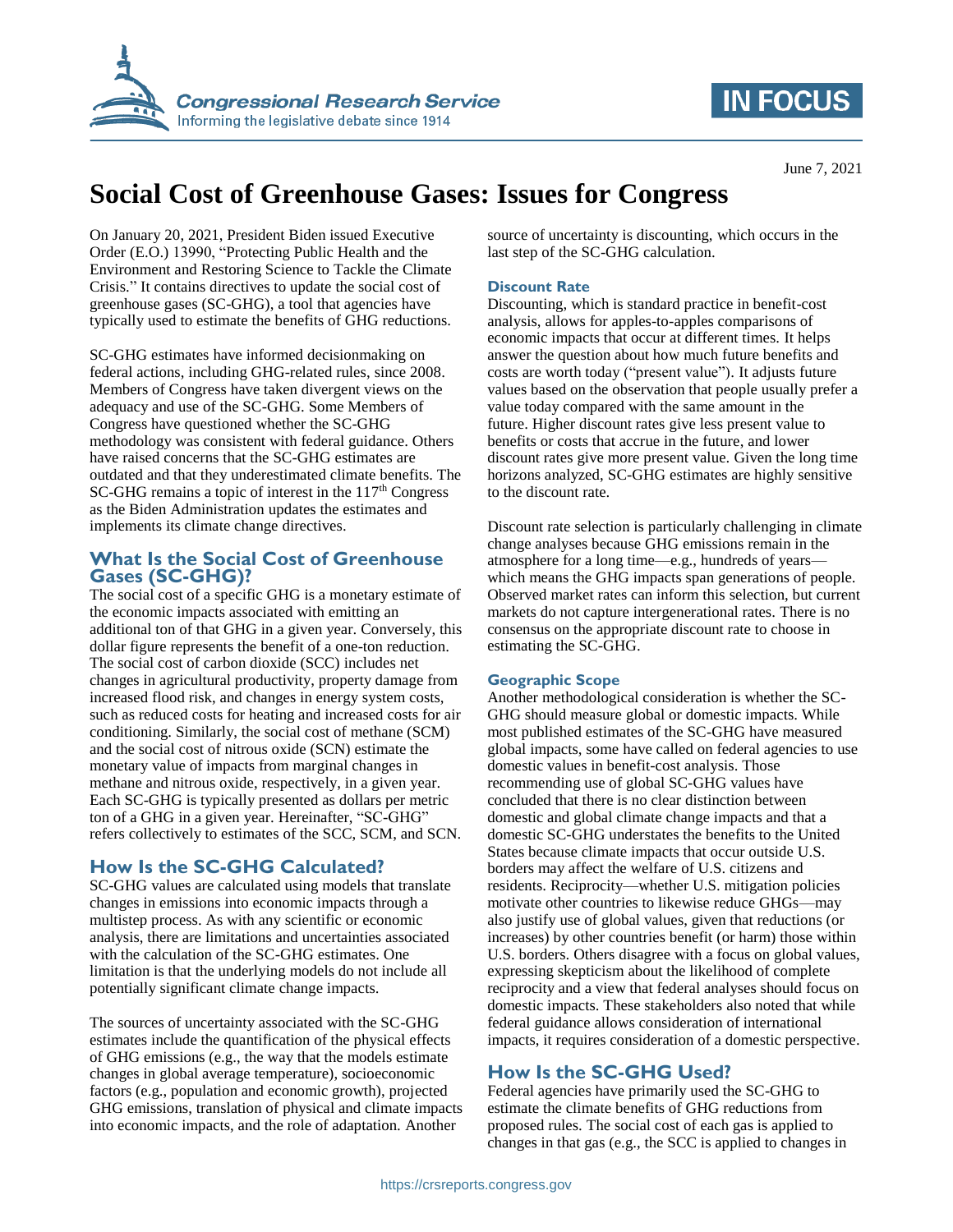carbon dioxide emissions with the proposed rule, and the SCM is applied to changes in methane emissions). The SC-GHG has been used to value climate impacts in other federal actions, though to a much lesser extent than in regulatory impact analysis. For example, the Obama Administration used the SCC and SCM to value climate change impacts in some assessments under the National Environmental Policy Act. The General Services Administration also used the SCC to value carbon emissions associated with a delivery services contract. State governments and other organizations have used the SC-GHG in rulemakings and other applications.

#### **Prior Federal Actions on SC-GHG**

Federal agencies began to consider various published SC-GHG estimates in regulatory analysis in the 2000s. By 2009, the Obama Administration convened an interagency working group (IWG) to develop a consistent set of estimates. The IWG developed a methodology and, in 2010, published a set of four SCC estimates, which measured the global value of carbon dioxide reductions, for use in regulatory analysis. The first three values were based on the average SCC from three integrated assessment models, at discount rates of 5%, 3%, and 2.5%. The fourth value corresponded to the 95<sup>th</sup> percentile of the frequency distribution of SCC estimates based on a 3% discount rate. The IWG updated the SCC estimates in 2013 and published two technical corrections to the estimates in 2015. Agencies began using the SCM in 2015 and the SCN in 2016.

The IWG also requested that the National Academies of Sciences, Engineering, and Medicine (NASEM) provide advice on future updates to SCC estimates. The NASEM's January 2017 report recommended a different modeling framework, research needs for each calculation step, and criteria for future SCC updates. It observed that advances would "require significant investments in both economic and climate modeling." The NASEM also recommended development of a new approach to calculate discount rates, noting that Office of Management and Budget (OMB) Circular A-4 guidance does not adequately address discounting over long time periods or the effect of uncertainty on discount rates.

In March 2017, the Trump Administration disbanded the IWG and withdrew the IWG's SC-GHG estimates. It directed agencies to ensure that any new SC-GHG estimates were consistent with guidance for regulatory analysis in OMB Circular A-4. The Trump EPA developed a new set of estimates using the same models and assumptions as the IWG except they were domestic measures and included estimates discounted at rates of 3% and 7%. The domestic perspective and use of a 7% rate lowered the SCC estimates of benefits related to GHG reductions. The Trump Administration presented SCC and SCM estimates in several regulatory analyses.

#### **Current Federal Actions on SC-GHG**

The Biden Administration reestablished the IWG and reinstated the Obama Administration's SC-GHG estimates, adjusted for inflation. **[Table 1](#page-1-0)** presents the interim estimates for 2030. The interim estimates replace the Trump Administration's estimates.

The IWG announced a longer-term update of the SC-GHG and plans to publish results by January 2022. The IWG requested comment about how to incorporate the 2017 NASEM recommendations and other recent science and economics into the SC-GHG (86 *Federal Register* 24669; May 7, 2021), with comments due by June 21, 2021.

### <span id="page-1-0"></span>**Table 1. IWG Interim SC-GHG Estimates**

Dollars per metric ton for emissions in 2030

|     | <b>Discount Rate, Statistic</b> |          |           |                        |
|-----|---------------------------------|----------|-----------|------------------------|
|     | 5%, Average<br>(Avg)            | 3%, Avg  | 2.5%, Avg | 3%, 95th<br>percentile |
| SCC | \$19                            | \$62     | \$89      | \$187                  |
| SCM | \$940                           | \$2,000  | \$2,500   | \$5,200                |
| SCN | \$7,800                         | \$23,000 | \$33,000  | \$60,000               |

**Source:** IWG Technical Support Document (February 2021).

**Notes:** Estimates are stated in 2020\$/metric ton. SC-GHG estimates vary depending on the year of GHG emissions.

E.O. 13990 specifies deadlines by which the IWG is to develop recommendations in three areas:

- recommendations for SC-GHG use in decision making, budgeting, and procurement (by September 1, 2021);
- recommendations for a process to review and update SC-GHG estimates (by June 1, 2022); and
- recommendations for the SC-GHG calculation to account for climate risk, environmental justice, and intergenerational equity (by June 1, 2022).

EPA has estimated the social cost of hydrofluorocarbons (HFCs), which are potent GHGs used in cooling and other applications. EPA used a methodology consistent with the IWG's interim SC-GHG estimates. It estimated the social cost of nine HFCs to inform a rulemaking that begins to implement legislation phasing down HFCs. The average social cost in 2030, discounted at 3%, ranged from \$7,400 per ton of HFC-152a to \$790,000 per ton of HFC-236f(a).

#### **Issues for Congress**

The Administration's pending update of the SC-GHG and consideration of additional uses raises questions, such as

- What resources will be required to update the SC-GHG? Should the federal government develop its own models or partner with other researchers/model developers?
- How can the federal government ensure that, over time, the SC-GHG accounts for advances in science and economics while reducing the risk of political volatility in decisions on SC-GHG estimates and uses?
- Should policy deliberations inform SC-GHG estimation and its applications? Discount rate selection reflects implicit policy judgments (e.g., the interests of future generations). Equity considerations may also be relevant within a generation.

**Kate C. Shouse**, Analyst in Environmental Policy